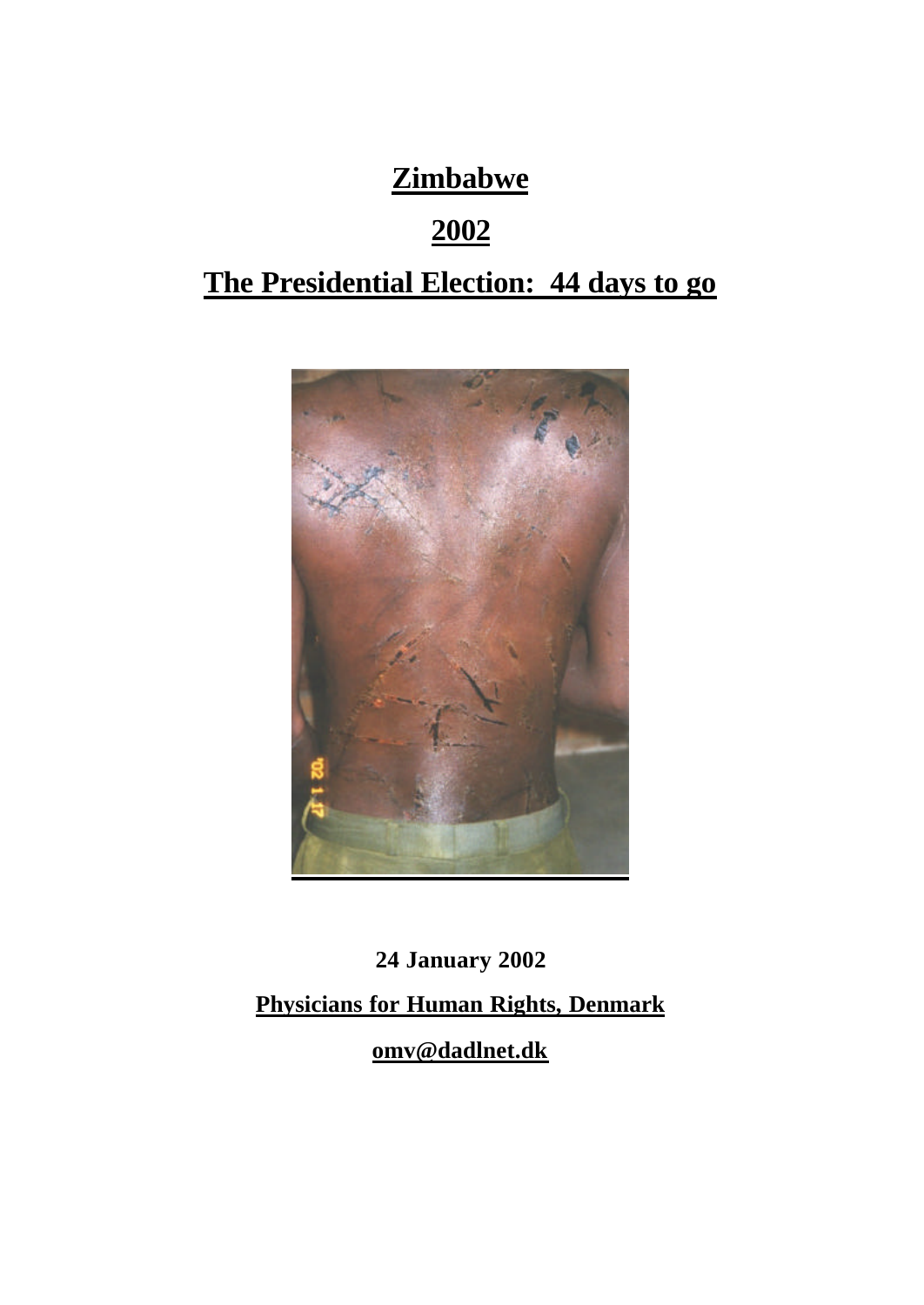## **SUMMARY AND CONCLUSION**

The Presidential Election in Zimbabwe will take place on 9 and  $10<sup>th</sup>$  March 2002. During election campaigns over the last two years, violations of human and democratic rights have been well documented. Furthermore, attacks on the judiciary, the media and civil society have been consistently recorded over the last two years.

The international community has, throughout this time, tried to keep a dialogue open, and to influence positive changes in the policy of the government of Zimbabwe, to enable its citizens to elect the president of their choice, in an environment that is free and fair.

Despite repeated assurances and pledges, including the signing of the Abuja Accord, the Zimbabwean government shows no convincing indication of complying with the basic human and democratic rights needed for a free and fair election. On the contrary, a new Public Order and Security Bill will undermine basic civil rights such as the rights to freedom of association, expression and speech, eg: making criticism of the president an imprisonable criminal offence.

Physicians for Human Rights, Denmark, visited Zimbabwe in January 2002, to assess the current human rights situation. Unequivocal evidence of torture was documented. Furthermore, we received statements about killings, death threats, harassments, including strategic robbery of Identity Documents needed for voting. *All documented human rights violations were reported to have been committed by supporters of the present government for political reasons, in a way that is clearly indicative of planning and strategy*.

Our findings are in accordance with observations by other national and international human rights organizations over the last two years. The pre-election period is currently extremely violent and intimidatory. *All evidence including our observations clearly indicates that politically motivated violence in Zimbabwe is widespread and increasing on a daily basis.* 

*The government of Zimbabwe shows one attitude to the international community, and another to the citizens of Zimbabwe. While President Mugabe has repeatedly promised in international fora that he will restore law and order, at home he describes his political opponents as "terrorists" against whom he is waging "total war".* 

*The international community has repeatedly urged that law and order should be restored and that the possibility of free and fair elections should be enhanced through the presence of international observers and media. Mr Mugabe's replies have varied from a qualified agreement to these conditions, to complete rejection.* 

*The fact is, that Zimbabwe is now days away from a crucial election, and there is yet to be any formal invitation to observers, and the new Public Order and Security Bill gives the ruling party exceptionally autocratic powers to undermine the democratic rights of the citizens of Zimbabwe.* 

#### *Johannesburg, 24 January 2002*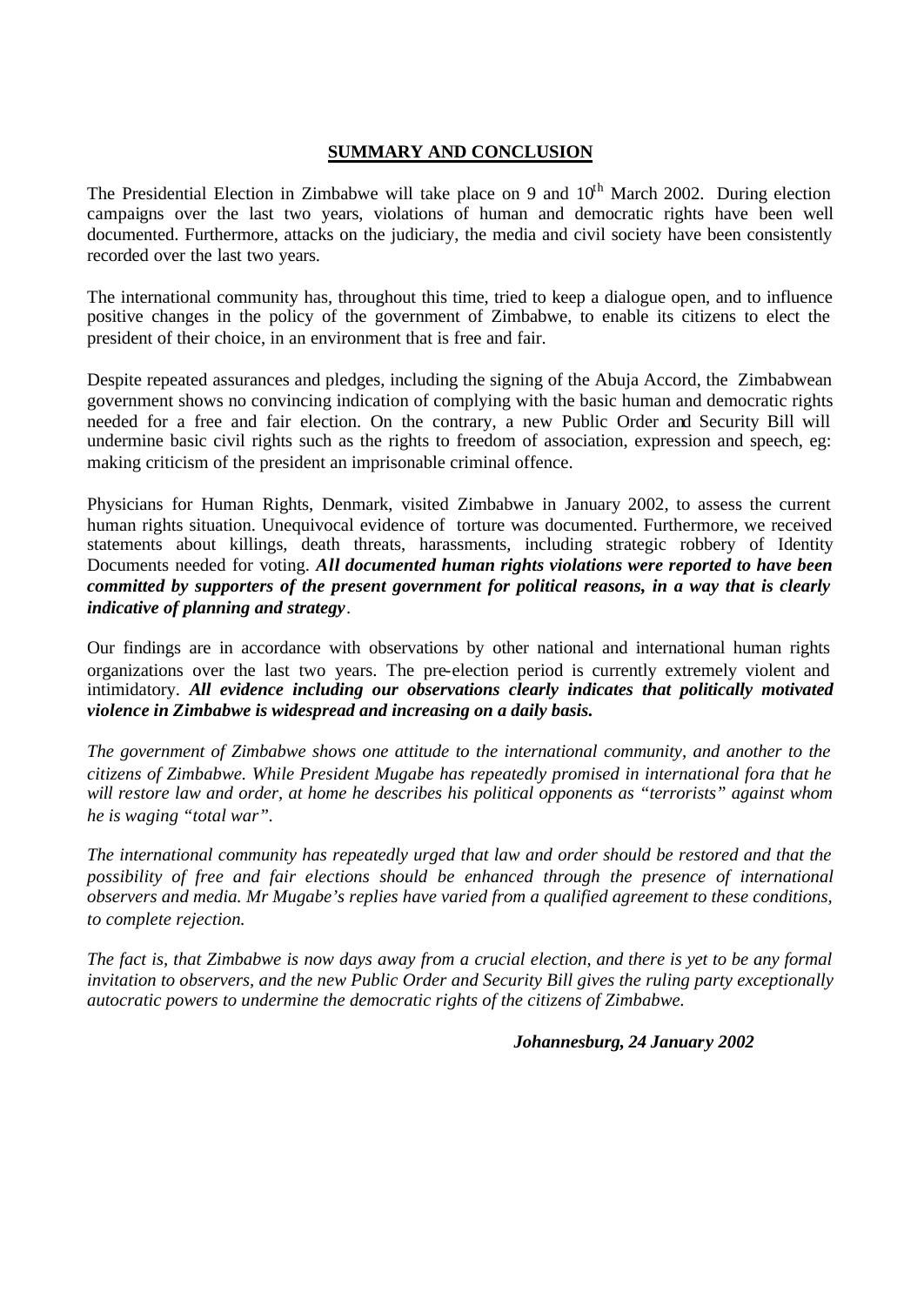# **GOVERNMENT OF ZIMBABWE'S RESPONSE**

# **TO INTERNATIONAL CONCERN**

## **JULY 2001 TO JANUARY 2002**

#### **COMMENT**

*The original report released in January contained a summary of statements made by Zimbabwe officials and international commentators between July 2001 and January 2002. This clearly illustrates that the government of Zimbabwe shows one attitude to the international community, and another to the citizens of Zimbabwe. While Mr Mugabe has repeatedly promised in international fora that he will restore law and order, at home he describes his political opponents as "terrorists" against whom he is waging "total war".* 

*The international community has repeatedly urged that law and order should be restored and that the possibility of free and fair elections should be enhanced through the presence of international observers and media. Mr Mugabe's replies have varied from a qualified agreement to these conditions, to complete rejection.* 

*The fact is, that Zimbabwe is now days away from a crucial election, and there is yet to be any formal invitation to observers, and the new Public Order and Security Bill gives the ruling party exceptionally autocratic powers to undermine the democratic rights of the citizens of Zimbabwe.* 

**The original report has a summary of internationally accepted criteria for a free and fair election, along with examples of how every one of these criteria have been violated in Zimbabwe's pre -election period. A few examples are included here, including an overview of sections of the Public Orde r and Security Act that have repressive implications in the election context and beyond. The use of torture and organized violence against civilians and office bearers of the Movement for Democratic Change as part of the government's campaign strategy, is dealt with in specific detail in the section following**.

#### **Application of criteria necessary for a "free" campaign period**

. The pre-election period in Zimbabwe is marked by gross infringements of all internationally accepted electoral codes of conduct listed as applying to individuals. Indeed, violations are far in excess of those that it is usually considered necessary to list in election situations, such as the life, physical safety and property of aspiring candidates should not be at risk! The issue of **Freedom of movement**

In the course of January 2002, the number of road blocks has been increasing both on main access roads around the country, and more particularly in rural districts. There are consistent reports that these road blocks are manned routine ly by a combination of police, war veterans, and plain clothes men, with unofficial road blocks manned by the newly trained youth militias also having been widely reported. The reports and our own observations clearly show that the intention of these road blocks is to prevent access to rural areas of anyone from non-governmental organizations, whether human rights or development oriented, to prevent political opposition from gaining access and campaigning or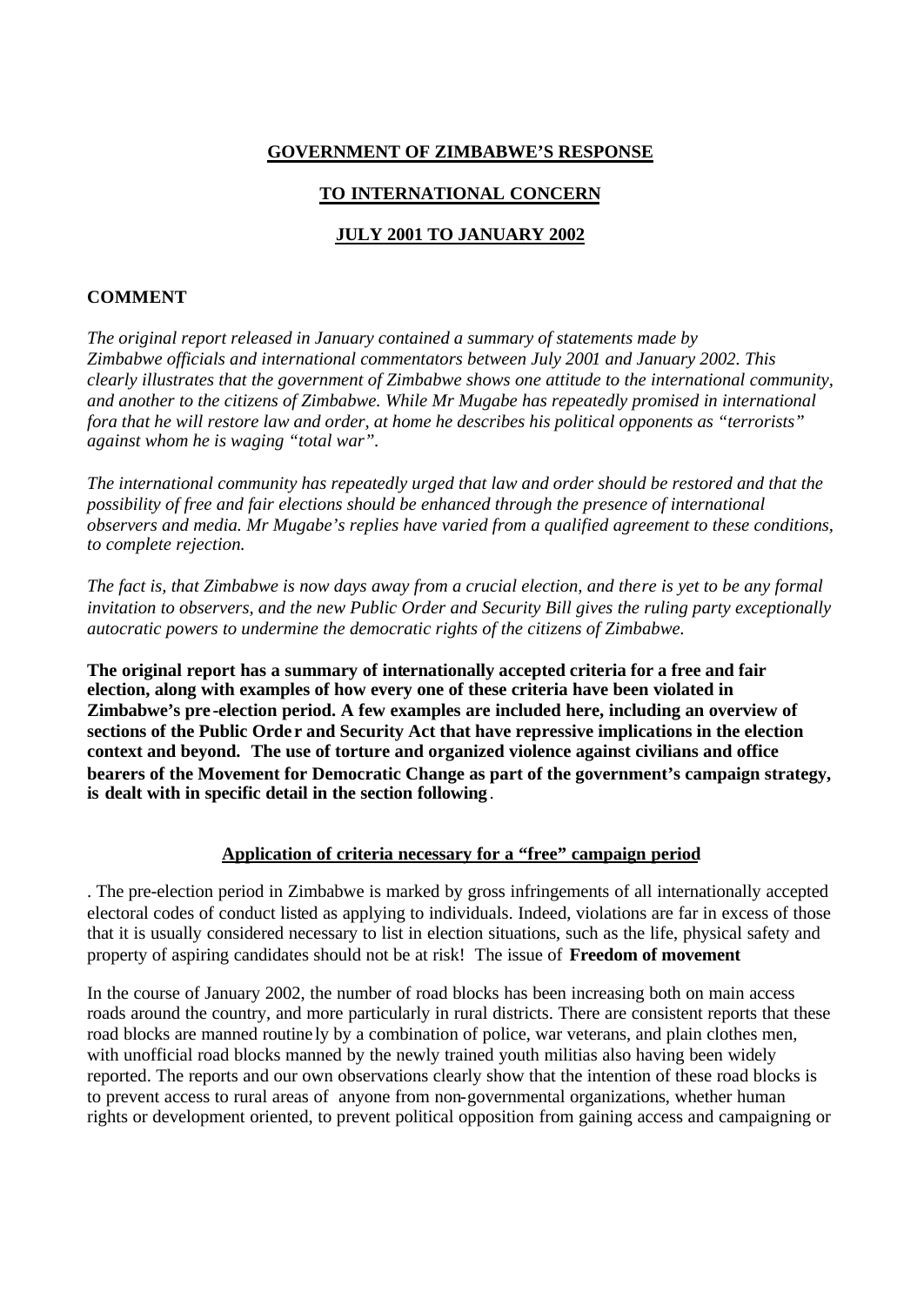distributing literature related to voter education or MDC policy.<sup>1</sup> At the time of writing, there are three districts in three different provinces that are under unofficial curfew, with any access effectively not possible.

• **Freedom of speech, (for candidates, the media, voters and others), freedom of assembly, freedom of association, freedom from fear in connection with the election and the electoral campaign, absence of impediments to standing for election (for both political parties and independent candidates)** 

All other criteria for a "free" election, have effectively been outlawed by recent legislation in Zimbabwe. Changes to established electoral procedures and the passing into law of a new Act have in the first weeks of 2002, given the authorities exceptional powers to undermine all democratic activity in Zimbabwe.

## **Public Order and Security Act – effective from 23 January**

The following is a selective summary of those clauses most likely to threaten democracy and a free and fair election in the next few weeks.

**Public gatherings:** in terms of sections 24 and 25, any group of people numbering *two or more*, gathered in a public place in pursuit of a common political purpose is considered a public gathering, and such gatherings have to be authorized four days in advance by the police. Any organizer who fails to seek authorization will be fined or go to jail; there is no provision for spontaneous gatherings. Police have the right to control the timing and length of such meetings, to prescribe the route to be taken to reach the meeting, and can prohibit spontaneous participation, or any people from entering any public place for such a meeting. Any appeal against a decision by the police regarding a public gathering, must be directed to the Minister of Home Affairs (the minister responsible for the police), and not to the Courts.

#### **1. Control of meetings:**

In terms of section 29, 2: the police may use all necessary force to disperse an unlawful meeting in terms of other sections, and if a person is killed by the police during dispersal, this killing shall be considered lawful.

#### **2. Identity documents – a new "pass law":**

In terms of section 3: a police officer may at any time in a public place, ask to see your Identity Document. Under section 2, *any person who fails to produce a document on demand***,** will be liable to a fine of no more than Z\$5,000 or *6 months imprisonment***.** Key informants anticipate that these sections could be used to regulate and record who attends public meetings arranged by the opposition.

 $<sup>1</sup>$  In all Mashonaland provinces, NGOs have been unable to continue normal activities since late last year. 31 October: The</sup> Matabeleland North governor Obert Mpofu has ruled out any form of civic education in his education workshop. 40km from Bulawayo, civic educationists are abducted by a gang of war veterans and their booklets confiscated. The three were later rescued by Z.R.P. from Nyamandlovu, no one is arrested for the offence. Zimrights personnel were aggressively thrown out of the province in November 2001, and all voter education and other activities by themselves and other NGOs has halted more or less countrywide. The situation is similar in Masvingo and Midlands provinces.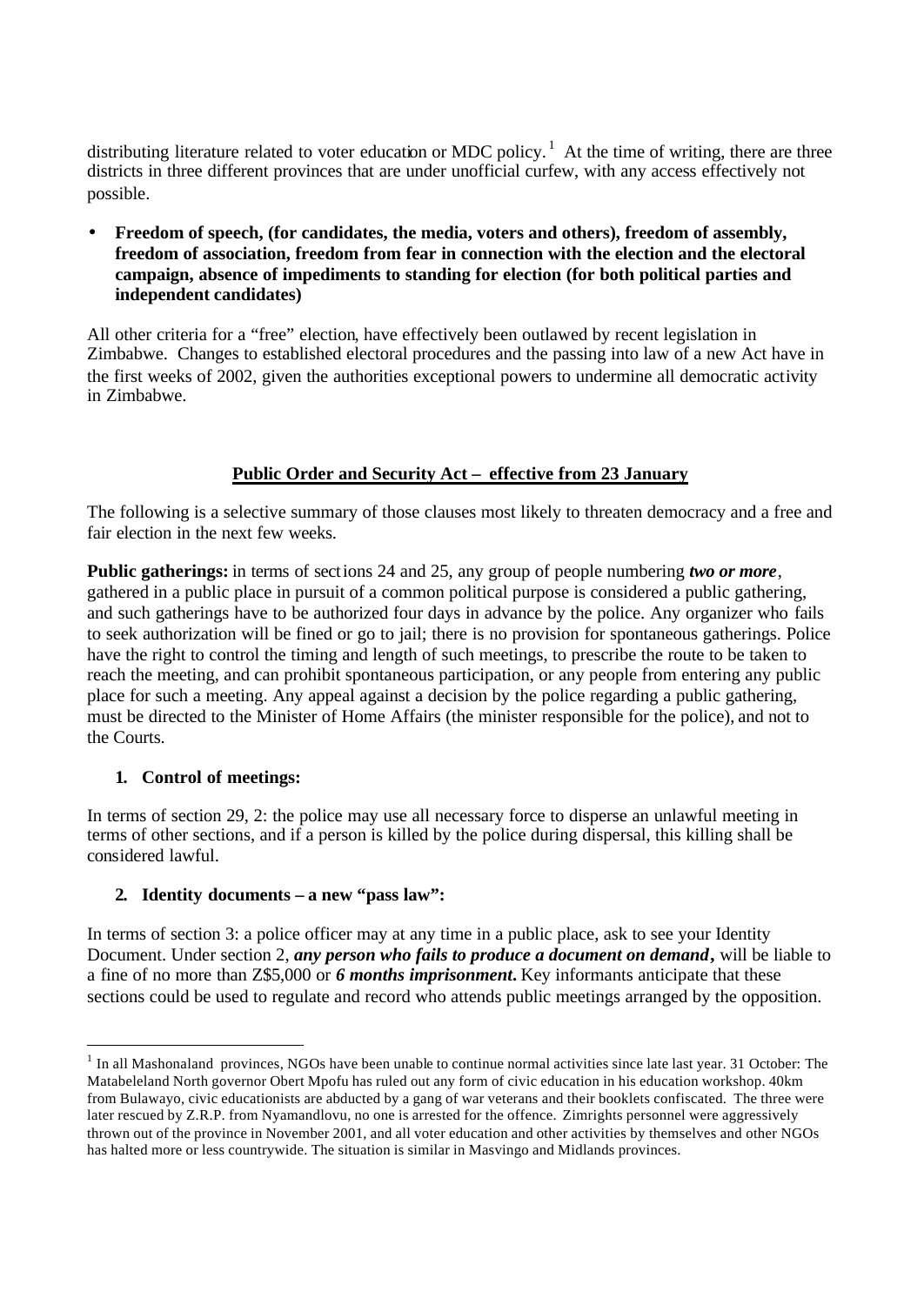In the context of the existing widespread violence against known oppositions supporters, this is likely to inhibit attendance at rallies.<sup>2</sup>

## **3. Political campaigning against current president:**

Section 16, subsection 2, b: any person who publicly makes an abusive *or* false statement that undermines the authority of the president, whether against the person or the office, has committed an offence and is liable for one year imprisonment or a fine. *This means it is possible to make a factually correct, critical statement about the president, and to be outside the law.* This law is clearly discriminatory, as it is not possible to criticize the sitting president, who is a candidate for the next presidency, but it is legal for all other candidates to be criticized.

## **4. "Usurping the functions of the government":**

Section 5, subsection 2, a, II: *any person who whether inside or outside Zimbabwe usurps the functions of the government of Zimbabwe, or supports or assists anybody doing so, shall be guilty of an offence and liable to prison for up to 20 years without option of a fine.* 

While the application of this clause remains to be seen, the potential for controlling any kind of activity, particularly by NGOs engaged in delivery of services, for instance health (including to torture victims), education (including voter education), is clear. Persons or organization who meet with diplomats and discuss Zimbabwe's internal affairs could also be open to prosecution in terms of this clause.

#### *5.* **Detention without bail:**

Section 44 amends the criminal procedure and evidence act. A person detained under section 5, can be held for 48 hours without charge, and for 7 days with no possibility of bail; no argument for bail will be allowed. According to international experience, such a section is likely to facilitate torture in custody, as assault victims can be kept hidden until their injuries have subsided.

#### **6. Freedom of expression - publishing of statements:**

Section 21: any person whether inside or outside of Zimbabwe who makes any statement or does any act or thing whatsoever with the intention, or realizing there is the risk or possibility of engendering feelings of hostility towards the police force or exposing the police force to contempt, ridicule or disesteem, is liable to a fine of Z\$20,000 or two years in jail : Section 15 – any person who makes a statement endangering public safety, undermining the authority of police, prisons or army, or damaging essential services or the Zimbabwean economy, has committed an offence whether or not the publication results in the above. Such persons will be fined up to Z\$100,000 or imprisoned for up to five years. This applies even where the statement is published in good faith and there is no intention to falsify.

The act further outlaws work stay-aways and strikes, on the ground that they damage the economy. This prevents civil disobedience of any kind, and any criticism of the authorities, as such criticism could undermine tourism and hence the economy.

 $2^2$  Linked to the observed deliberate politically motivated theft of ID documents currently occurring, as documented by us, this clause could severely undermine basic rights of citizens.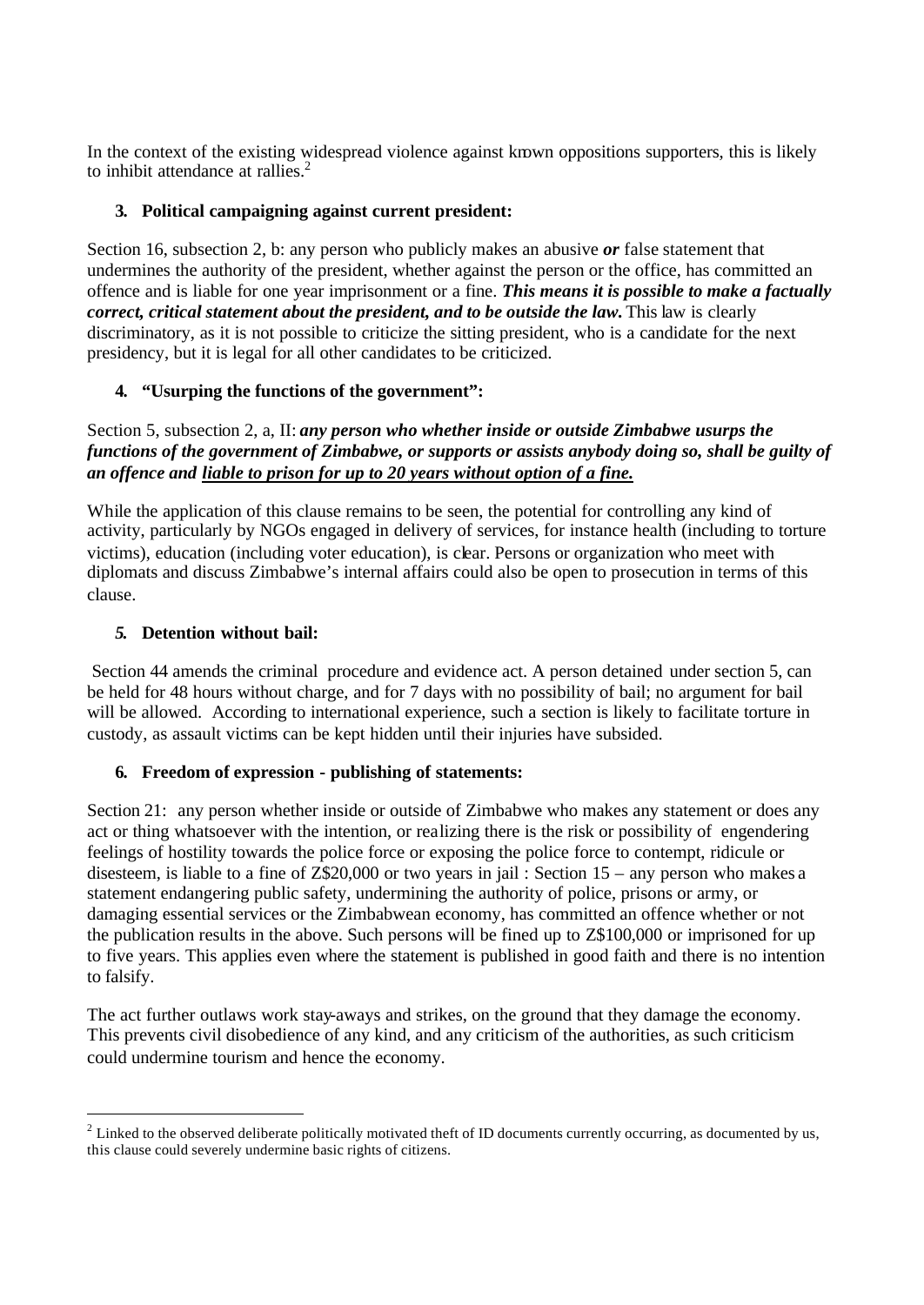### **Electoral act amendments**

**The election act amendments have criminalized the distribution of political pamphlets or posters**  in public places or in private homes without permission. Those responsible for distributing such material, which could include placing pamphlets in letter boxes without permission of the owners, can be jailed for up to 5 years. This seriously undermines the rights of the population to diverse political information about all candidates and their policies.

**Voter education:** in terms section 14, c, subsection 4: no person other than the government appointed Electoral Supervisory Commission and political parties, shall provide voter education. This effectively outlaws NGOs from conducting voter education. This regulation in combination with the above control of political meetings and distribution of written political material gives the ruling party complete control over the electoral process and environment.

*Not only are the new laws in violation of Zimbabwe's constitution, which enshrines freedom of movement, expression and association, the manner in which they were forced through Parliament was unconstitutional and in violation of Parliament's standing orders 104 and 105. In addition the Electoral Act amendments were forced through Parliament in violation of the regulation that no bill that has been defeated in Parliament shall return before the House during the same Parliamentary period.* 

#### **Army threatens coup if the present president is not re -elected**

The Commander of Zimbabwe's defence forces, General Vitalis Zvinavashe, said on Wednesday 9<sup>th</sup> January, that the military will only obey a political leader who participated in the 1970s war of independence. "We will... not accept, let alone support or salute, anyone with a different agenda," he said, flanked by the commanders of the army, air force, prisons and the much-feared Central Intelligence Organisation chief, all former comrades-in-arms of Mr Mugabe. The statement was significant because Mr Mugabe's main challenger in March's presidential election is Morgan Tsvangirai, a trade-union leader with broad political support, especially among urban Zimbabweans, but a man who used his free time when younger to further his studies rather than join the liberation movements.

# **POLITICALLY MOTIVATED VIOLENCE REPORTED TO NGOs:**

# **AN OVERVIEW: FEBRUARY 2000 TO NOVEMBER 2001**

**Violence database:** after the referendum result on 14th February 2000, human rights organisations and others became aware that reports of human rights violations were beginning to increase. By early April, it was clear that they were looking at a pattern of violence, and that these incidences could no longer be considered isolated or untypical. It was therefore decided that it would be useful to begin a process of systematic documentation, using as many reliable sources as possible

Such systematic record keeping also allows for retrospective analysis of trends over time and place. The database was set up to date back to 14 February, and the same spread sheet was run from 14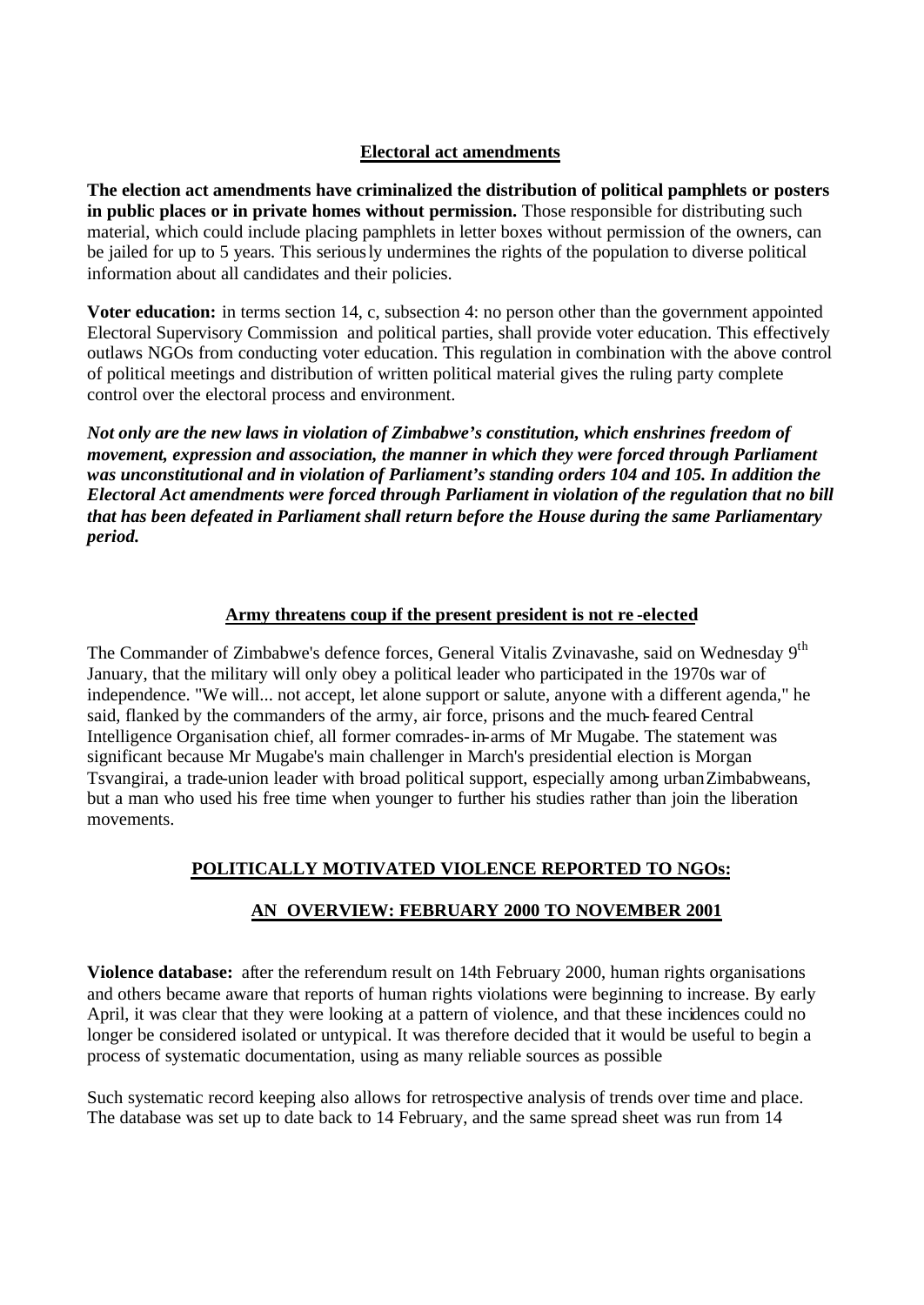February to 26 June – the date of announcement of election results. Since then, new spread sheets have been opened at six monthly intervals.

**Sources:** information was collected from a total of 18 different sources. These can be divided into two broad groups – independent/direct/NGO sources, and the media. Every effort was made to ensure that only credible information was included in the database, but it has not been possible to ensure that all information is correct. Given the sensitive nature of the issue, together with the current political situation, such a database cannot pretend to give exact figures; its intention is rather to show trends over time.

**Direct/NGO sources:** these sources accounted for 65 % of all data entries, or almost exactly two thirds of all entries.

**The Media as source:** Nine newspapers and one radio station (BBC) were used as sources. 34 % of all data entries came from the media as source, or around one third.

**Estimated numbers of victims:** at times, reports from generally credible sources would not be able to supply either exact names or numbers. Estimates of people affected would then be used. A conservative formula was always used in this situation. This applied mainly to displacement of individuals.

**Perpetrators and political affiliations of perpetrators:** these were entered if clearly stated in the report, and were entered as "unknown" in all other cases**.**

#### **Affiliation of perpetrator For all reported politically motivated Human rights violations**

|                                            | 14 Feb to 26 June   27 June to 7 Dec<br><b>2000</b> | <b>2000</b> | 1 Jan to 30 June<br>2001 | 1 July to 30 Nov<br>2001 |
|--------------------------------------------|-----------------------------------------------------|-------------|--------------------------|--------------------------|
| <b>Bodies affiliated to</b><br>Government* | 94,5%                                               | 93,2%       | 88,7%                    | 92,1%                    |
| Others/unknown**                           | 5.5%                                                | 6,8%        | 11,3%                    | 7.9%                     |

\*ZANU-PF supporters, "war veterans", CIO, police, army

\*\* including MDC supporters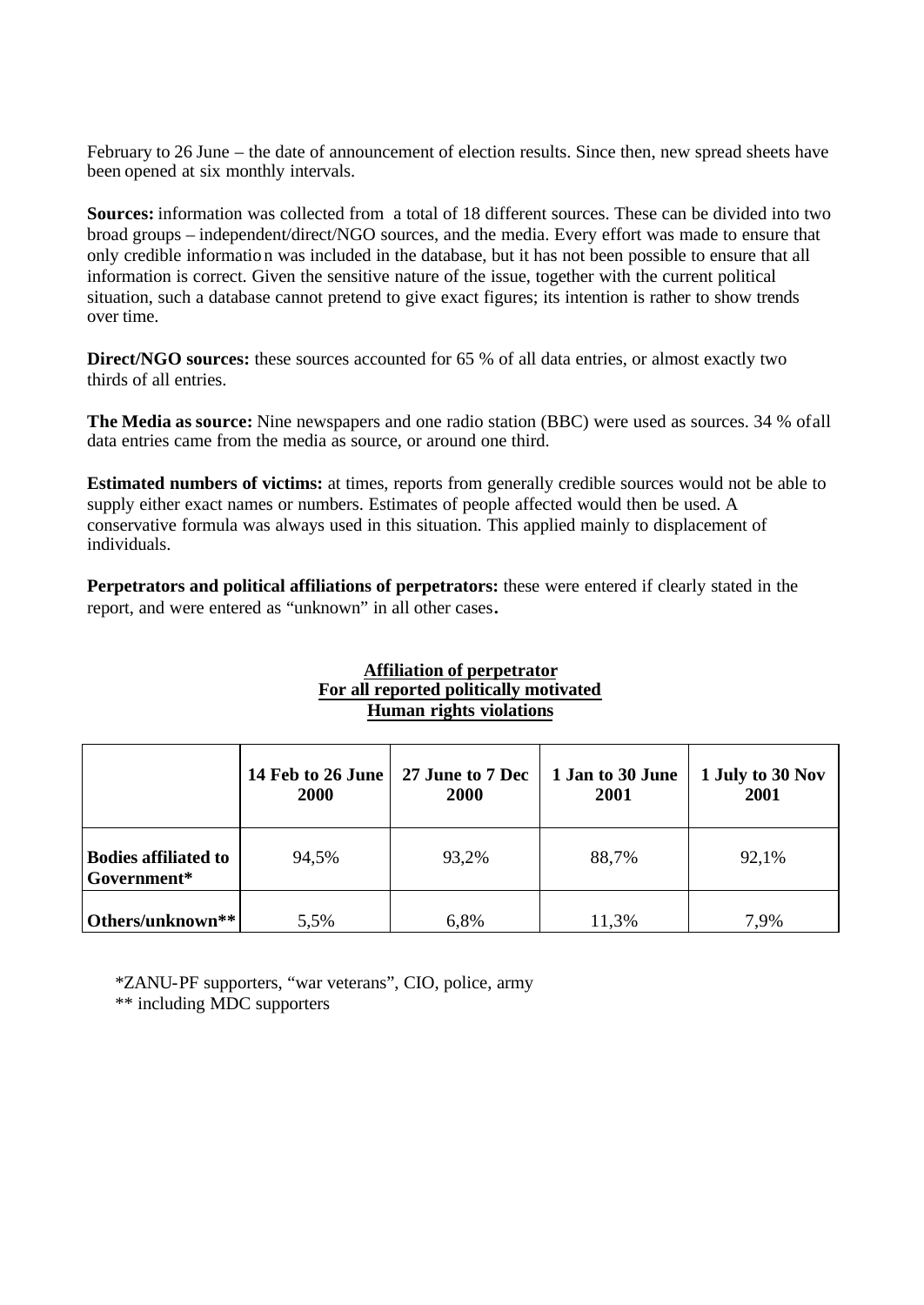## **Interpretation of tables:**

The period February to June 2000 covered a period of pre-election and election violations.

There were significantly more violations in the five month pre-election period than during the six month post-election period.

In the first six months of 2001, there is a trend of increasing violations, which appears linked to byelection related violence.

The last period of 2001 is characterized by a significant increment in most types of violations indicating a high level of pre-election related violence.

During the whole period of observation, more than 90% of all politically motivated violations have reportedly been committed by bodies or organizations affiliated to the government.

These observations are in agreement with what previously has been described by other human rights organizations, including the observation that government and its supporting organizations bear the main responsibility for the reported human rights violations.

**The findings indicate a clear link between elections and human rights violations; it can be predicted that violations will continue their upward trend during the remaining weeks until the presidential election.** 

# **PHOTO 4: CASE 1**

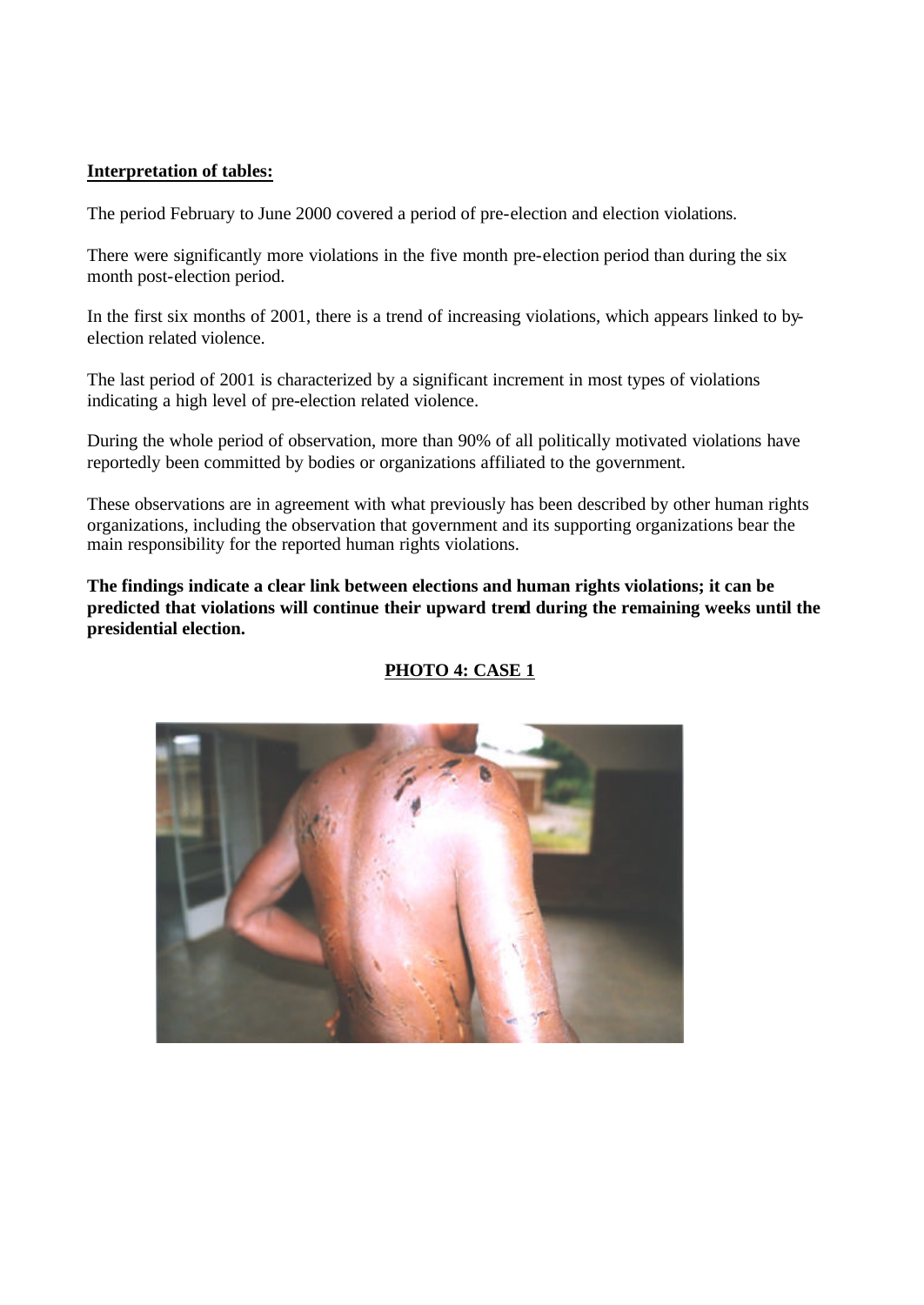# **MDC MEMBER OF PARLIAMENT**

# **Attacked by war veterans in his rural constituency on** *13th January 2002*

*Bandage covers two incisions made with a sharp instrument, requiring stitches in a hospital: upper right back reveals scars from beatings with sjamboks by war veterans during the 2000 election campaign. For assessment of history of ill treatment, scars and injuries, see detailed account, Section 5, Case 13.*

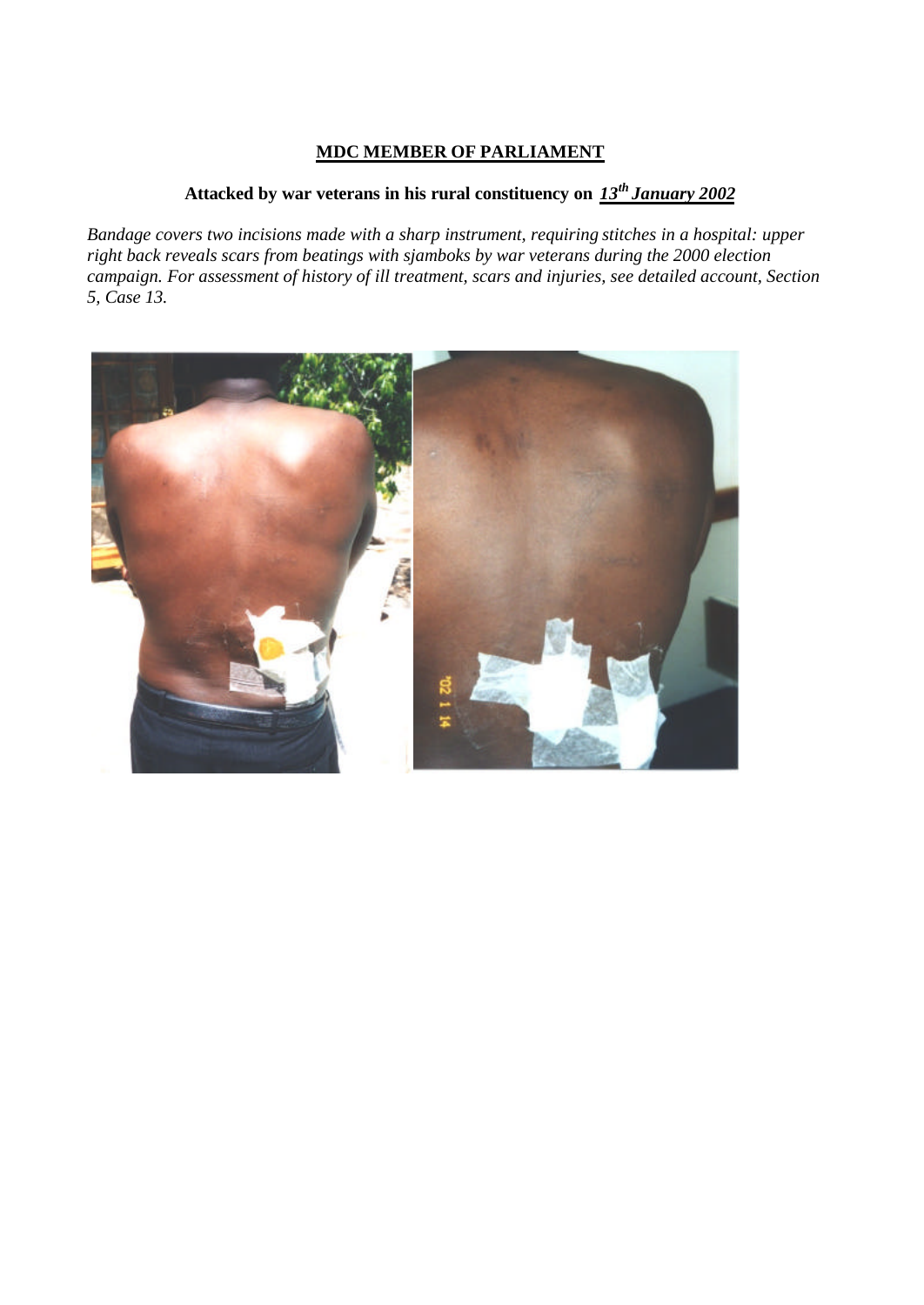# **RESULTS OF EXAMINATIONS OF INDIVIDUALS EXPOSED**

# **TO HUMAN RIGHTS VIOLATIONS IN ZIMBABWE**

## **JANUARY 2002**

*All the interviews and examinations took place between 15th January and 18th January, 2002. more examinations were planned but had to be cancelled, because of widespread on-going violence in the towns scheduled to be visited, on the advice of people resident in those towns.*

#### **Interviews and findings**

All examinations were carried out in the following manner: the history about torture (a) is compared to the examinee's description of ensuing symptoms (b) and the results of the clinical examination (c). In each individual case, it is appraised whether there is consistency between these three elements (a-c), thereby on medical ground assessing the validity of the statements of exposure to violence.

### **In the following case descriptions, "Previous Violence and "Present Violence" summarise the accounts the examinees gave to us; these sections are indicated by "\*" in interviews.**

All examinees were supporters of the Movement fo r Democratic Change, the dominant opposition party in Zimbabwe.

It was considered too dangerous to approach the supporters of the ruling party to get information about possible human rights abuses committed by the political opposition; documentation of such violations has been done before on a small scale.

All examinees agreed to be interviewed and examined with a view to publishing evidence of violence committed during the pre-election period in January 2002. Furthermore they agreed that photographs of their injuries could be published as long as their faces were not exposed.

In this report, all examined persons are anonymous to protect them and their families from reprisals.

# **Summary of observations and conclusions of present findings**

In all reported cases, **the reportedmotive** for attacks was clearly related to victims being affiliated to the political party in opposition to the present government, the Movement for Democratic Change (MDC). The fact that all our examinees reportedly had been repressed because of their MDC affiliation, does not mean there is no violence at all being committed by MDC; however it fits in with the statistics mentioned in Section 3, that the vast majority of political human rights violations – on average between Feb 2000 and November 2001, more than 90% - are reported as having been committed by government supporters.

In all cases, ZANU-PF members were **reported as responsible** for the violations, apart from the reported murder, where they were present while the police assaulted the victim. The police are reported as active participants in human rights violations in one further case.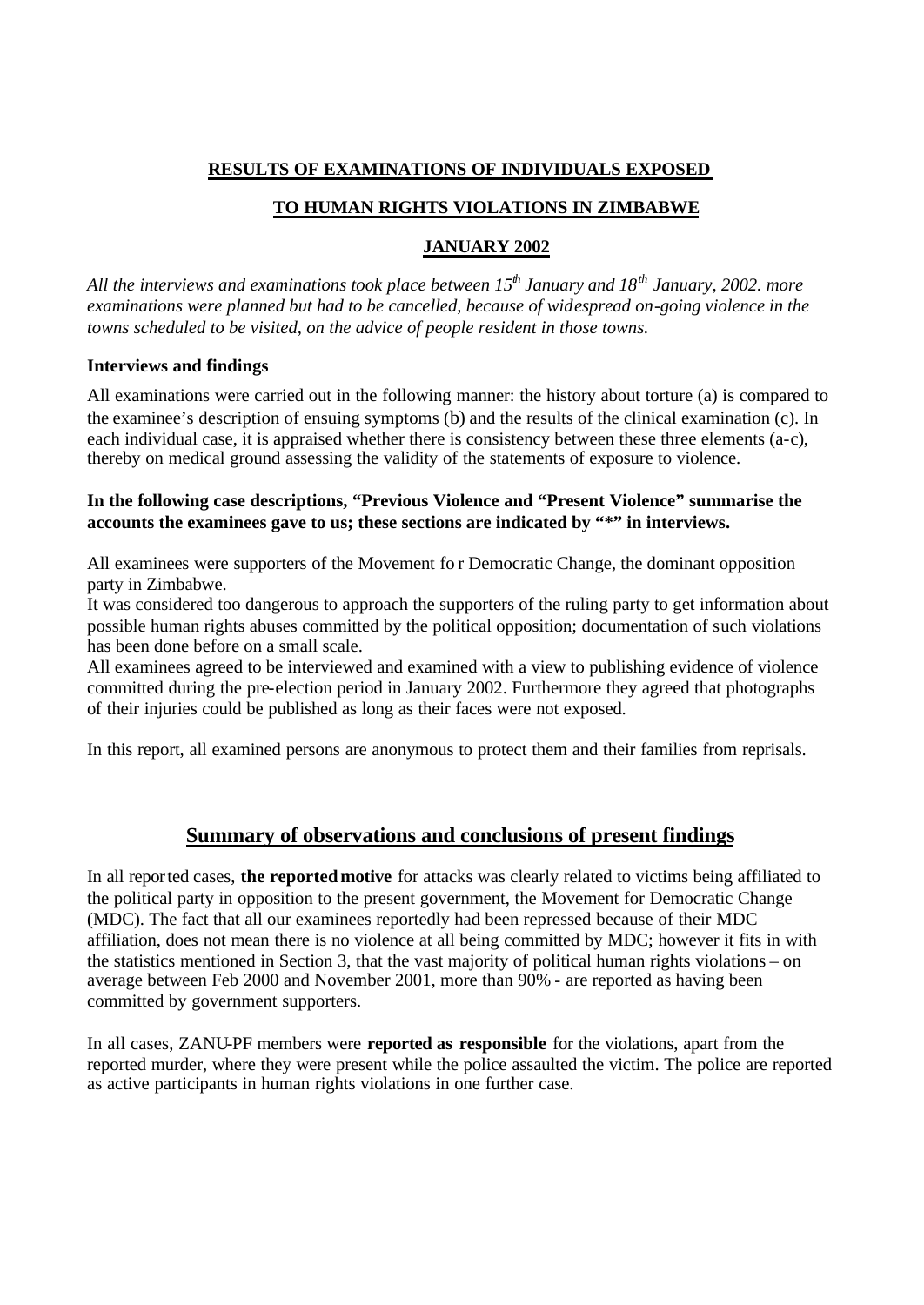#### **Physical torture**

*Four of the cases (1 to 4) had without any doubt been severely physically tortured.* All had lesions of remarkable shape, spread all over the body in full agreement of their account of torture. All came from the same area and we had convincing information that the torture had been performed by the same group of ZANU-PF supporters. All four were tortured consecutively the same night. All four recognised some of their perpetrators who were villagers from the same communities. The torture took place after a ZANU-PF meeting.

The perpetrators used non-sophisticated but specifically designed weapons, consisting primarily of lengths of either stripped electrical cable, or barbed wire, tied to wooden handles. All four gave a similar description of these weapons. Three reported stabs with screwdrivers. On the grounds of consistent descriptions of weapons used by at least the majority of perpetrators, the assaults cannot have been completely spontaneous since it would have taken some time to produce these weapons.

We note that some of the perpetrators were local and that the group specifically singled out well known supporters of MDC. The torture was in all cases life endangering, judged by the consistent statement from all four that they lost consciousness. Furthermore, one was stabbed very close to his eye with a screwdriver, a potentially life endangering assault, and obviously an assault which may destroy the eye, the injury thereby being very visible and stigmatising.

The torture with the described weapons resulted in lesions that everybody could recognise as torture lesions. The overall intention was thereby obviously not only to intimidate extremely the victims and their families, but also the whole community.

The motive was also clearly political, to undermine support for the opposition MDC party. This was unambiguous, as in all cases, the perpetrators referred directly to the MDC affiliation of victims as the reason for the attack. In addition, in 3 cases, index examinees and other adults in the household had their ID cards stolen, together with statements that this was to prevent them from voting in the presidential election. By law, without an ID card, you may not vote.

In addition to the specific intimidation of the victims through torture, family members were in three cases also reported to have been beaten, including a pregnant wife and a nine month old baby, who was in her mother's arms at the time. In three of the cases, minor children witnessed their parents being tortured to the point of loss of consciousness.

In the three cases where the group of perpetrators found their victims at home, it was reported that property was stolen. In two cases, homestead and possessions apart from stolen goods, were destroyed by burning. This included the clothes removed from one family at the time of the torture.

Apart from being extremely afraid of being killed if they returned to their communities in the present political situation, all four examinees expressed deep concern about the possibility of ever returning, to live as neighbours again with those that had deliberately participated in the torture.

The impact of neighbours planning and carrying out neighbourhood torture will cause serious difficulties in a future reconciliation process in Zimbabwe.

We only had access to examination of one *group* of villagers, but we have had unconfirmed reports from many other communities of similar events. Our planned further examinations in two other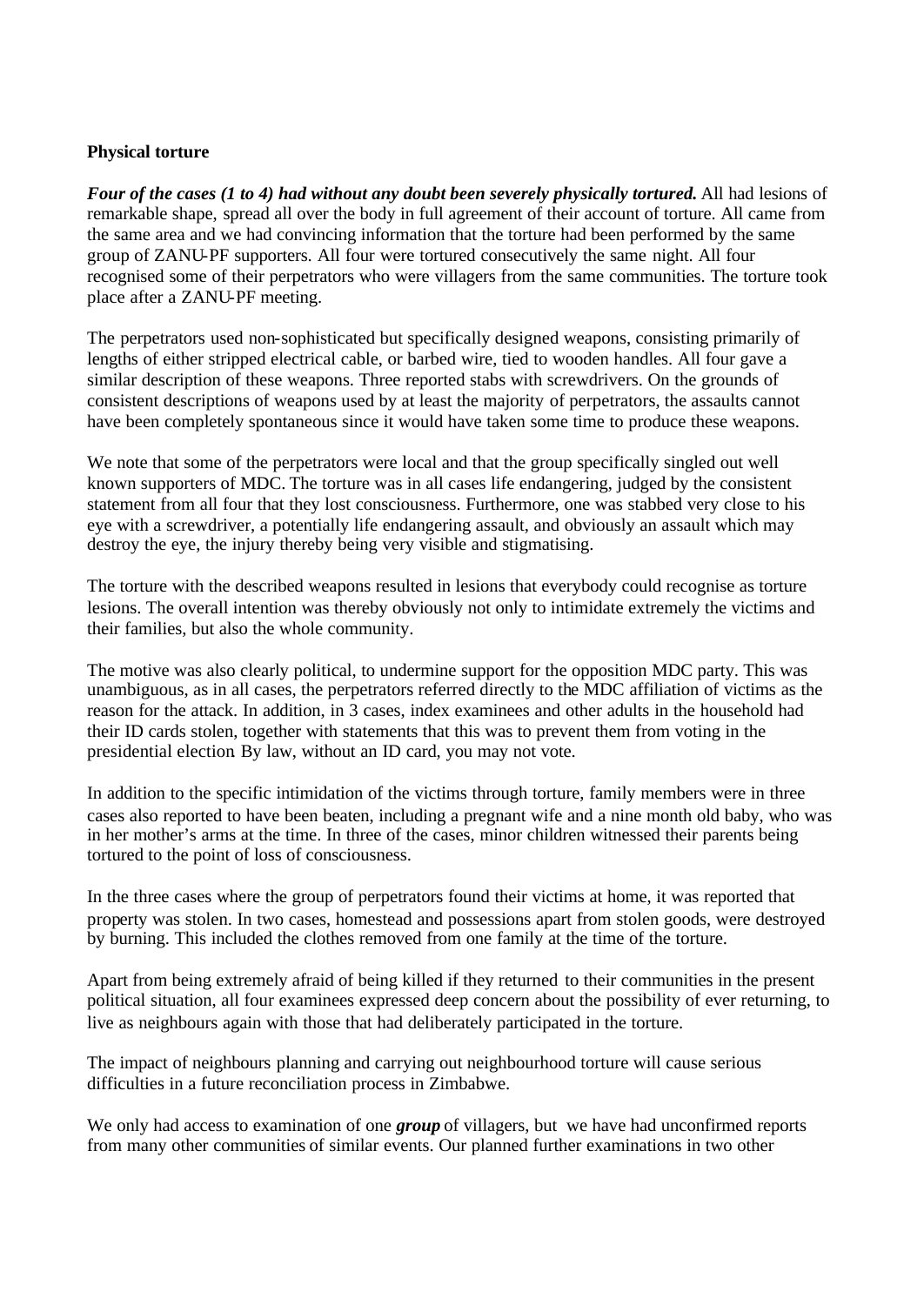districts of possible similar cases were cancelled, because there was very sudden and serious escalation of politically motivated violence, preventing any access at all to these communities. In one district, the key contact persons were discovered to have been arrested hours before our intended arrival in a town, meaning last minute changes to our plans.

On the grounds of our observations, unconfirmed reports we have received, the statistics in the table given in section 3, and the observation that politically motivated violence in Zimbabwe consistently increases during election periods, particularly when the ruling party risks losing, we infer that similar incidents will be widespread during the next weeks and months.

## **Ill-treatment**

Four of the examinees gave accounts of ill-treatment and three had non specific lesions accordingly.

In Case 13, the examinee was a **Member of Parliament for MDC:** the beatings resulted in loss of consciousness (concussion), and he had two lesions on his back clearly caused by a sharp instrument. We note that two lesions from a sharp instrument on the back can only be inflicted intentionally. Based on information from the hospital and on the basis of his general state of health, we infer that the sharp lesions were relatively superficial and we hesitate to call it a deliberate murder attempt. However, if the injuries had been approx 4 to 5 cm deep, they might have caused life threatening internal bleedings. We find it remarkable that a Member of Parliament is attacked for obvious political reasons, but our finding is consistent with numerous similar reports of assaults on MPs in Zimbabwe, including several murder attempts *(see section 2)*.

#### **Murder and murder attempts**

Two persons gave consistent statements of a young MDC supporter being killed by police. Furthermore, one MDC organiser gave detailed description of war veterans attempting to kill him with an axe, in addition to an earlier attempted abduction by a group of war veterans. A third person gave detailed account of what is believed to be a murder attempt by poisoning of a school teacher, who has also been harassed for two years for his MDC affiliation.

#### **Harassment: destruction of property, death threat**

In the case of one examinee married to a civil servant, the husband has been harassed to the extent that he had to leave his job for a while and now is looking for other employment. A schoolteacher reported that he had been forced to resign after death threats. Two school-teachers who spoke out on human rights, were also forced into exile after subsequent death threats.

The majority of examined persons reported that they had had property stolen or destroyed. Two of them had had their homes and their belongings burnt during the violence this year. One of these examinees gave a consistent account of death threats.

#### **Harassment of school children**

Two examinees reported that harassment also takes place among children in schools: children of MDC supporters reportedly can be subjected to verbal and physical harassment and have their shoes stolen on the grounds that their parents are known MDC supporters. It was reported that schoolchildren can also be forced to attend ZANU-PF rallies during school hours.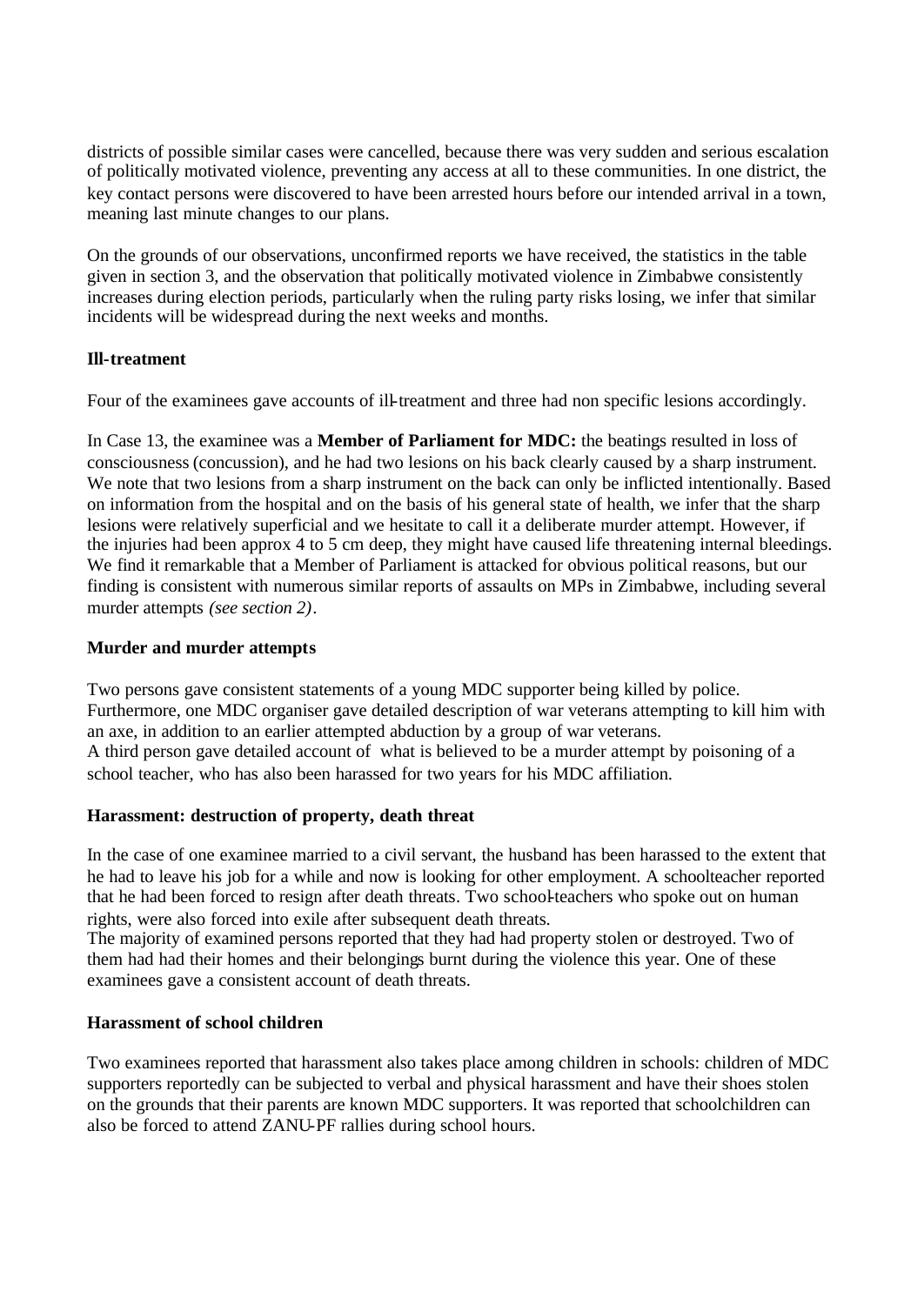#### **Observations about role of the police in current political violence**

In 10 out of 13 incidents reported here, the cases were reported to the police by the victims or their relatives.

Only in the case of the Member of Parliament was police action taken.

In all other cases, the police did not file official reports.

We had one report of direct threats from the police towards family members if they pursued inquiries into the involvement of the very police implicated in the murder of their brother.

In three cases, the police issued documents apparently necessary at any hospital in this particular district in order for health staff to be allowed to administer treatment to people who arrive with obviously politically motivated injuries. In one case in this district they refused to write the needed letter, resulting in 24 hour delay of treatment at the hospital. Treatment was eventually given only as the result of the victim having a relative on the hospital staff.

One of our examinees reported that the police intervened when war veterans tried to abduct him. He is convinced that this intervention saved his life.

## **CONCLUSION OF OUR FINDINGS**

**Our team consisting of two health professionals from Physicians for Human Rights, Denmark, examined victims of torture, serious ill-treatment, murder attempts, and harassment. For the safety of our contact persons and the victims and informers, no names are given in this report.** 

**In total, fourteen persons were interviewed. The mission was intended to last two weeks, but was cut short to a few days in Zimbabwe, owing to the increasingly unstable situation and the high risk to persons if data already to hand was seized by the authorities.** 

**We documented four clear-cut cases, with unequivocal physical signs of torture. We further examined an MDC Member of Parliament, whose history of severe assault was highly corroborated by the findings of two incision wounds on his back. A further two informants gave accounts of a killing of an MDC youth by the police. An MDC activist reported escaping an abduction, and also a subsequent murder attempt. Further cases included ill-treatment and harassment of civil servants and school children.** 

**All human rights violations observed by us were reported to have been committed by supporters of the ruling party and government. Similarities in the four torture cases clearly indicate planning and organisation of torture. This together with the reported robbing of ID documents necessary for voting, various types of harassment, including destruction of properties, and threats including killings, point to deliberate strategies to undermine democratic processes in the current pre -election context.**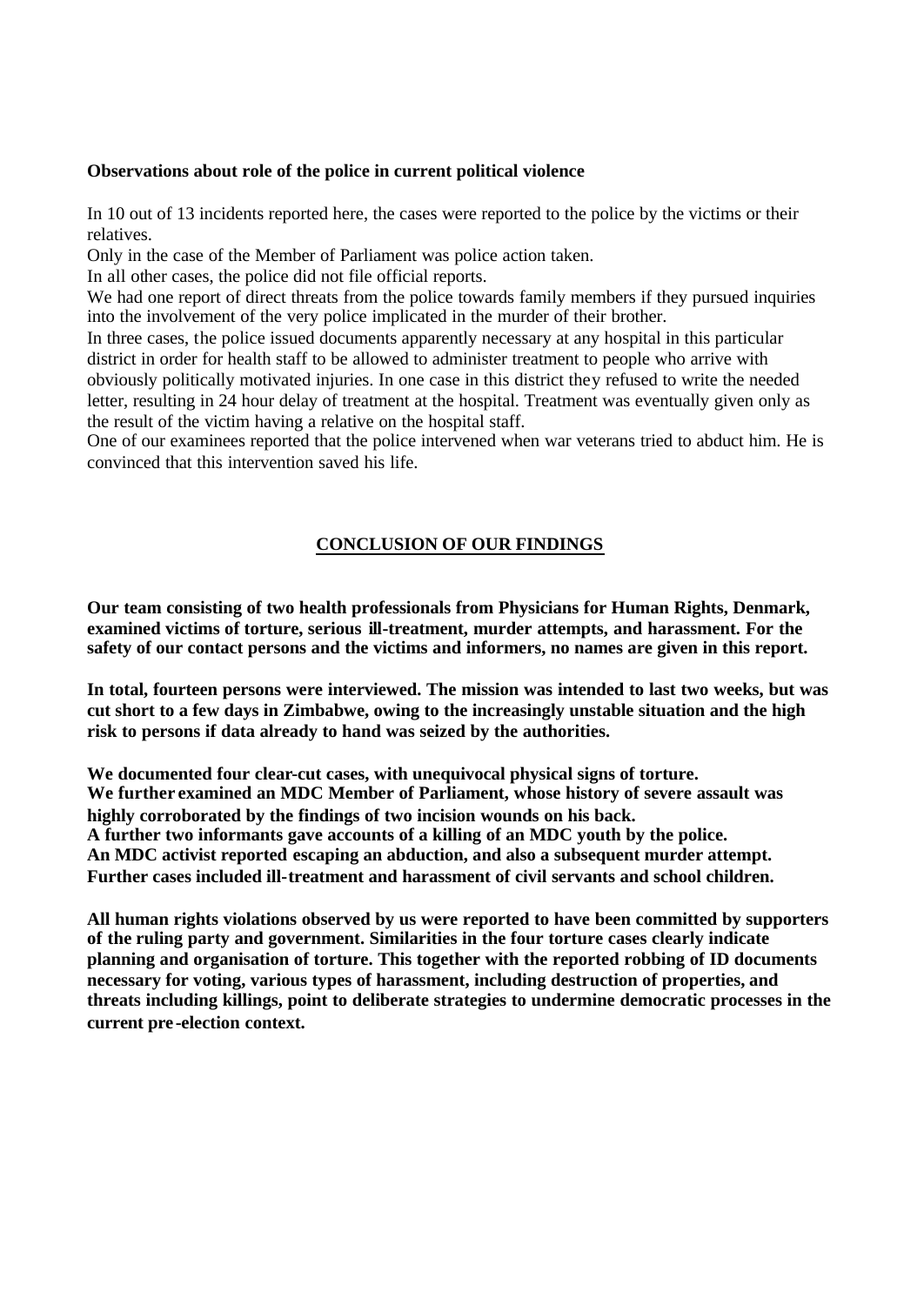